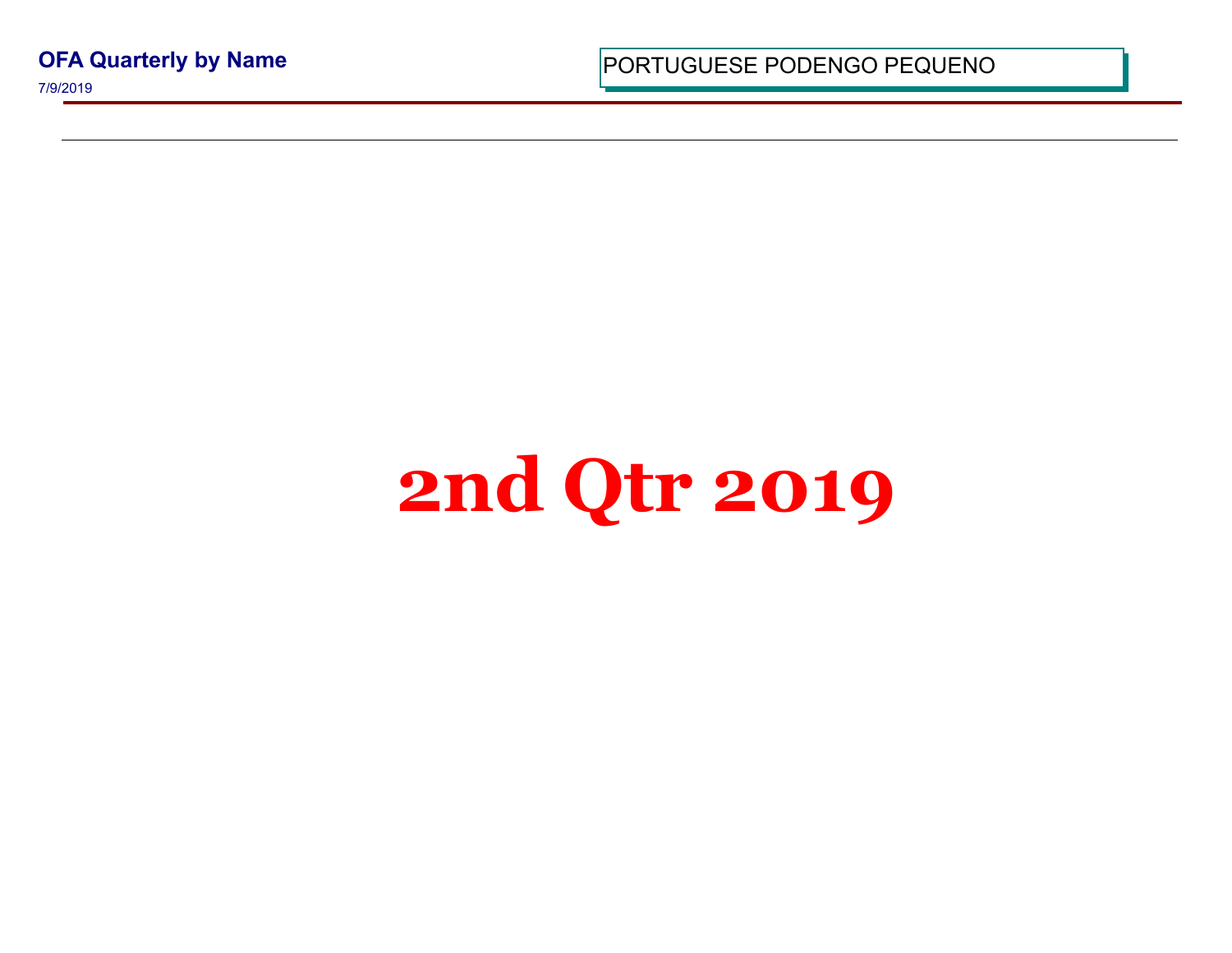7/9/2019